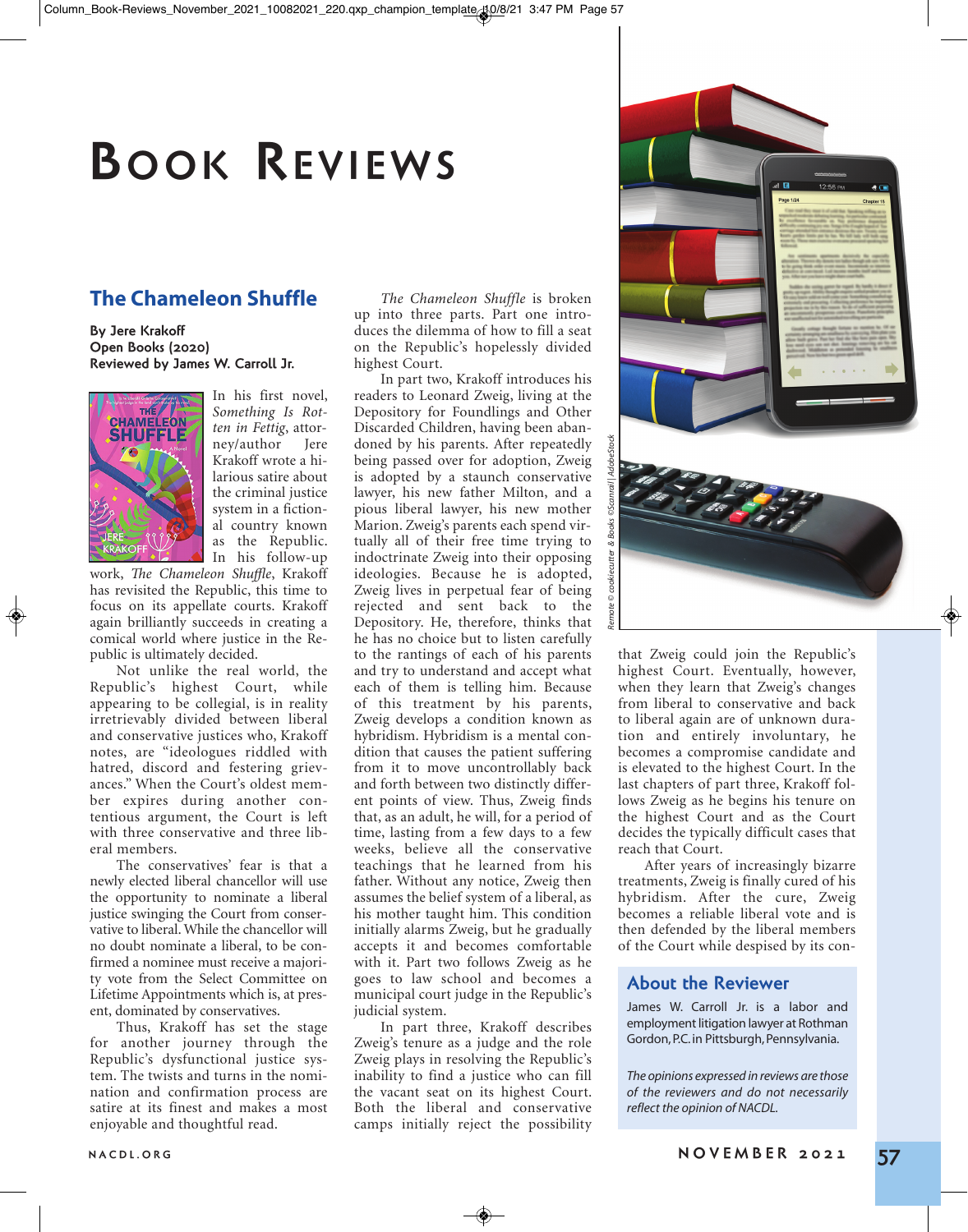servative members. Zweig eventually becomes the Highest Justice on the Court and works hard to reduce the acrimony among the justices. At this, Zweig is only partially successful, but conservative justices eventually see him as merely an enemy and not a pariah.

As with reading Krakoff's earlier work, *The Chameleon Shuffle* is great fun, filled with many quirky, comical characters living and working in a crazy world. Krakoff clearly enjoys creating an absurd world that somehow still resembles the judicial system in which Krakoff worked for over 40 years. Readers will laugh at the world Krakoff creates while also reflecting on the many truths his story reveals.

## **Let the Lord Sort Them**

**The Rise and Fall of the Death Penalty**

### **By Maurice Chammah Crown (2021) Reviewed by Susan Elizabeth Reese**

"The lawyers start the story," writes Maurice Chammah, "but the ending is up to us." *Let the Lord Sort Them*, 1 a quietly powerful chronicle of the death penalty in America, is told through compelling

stories of the disparate folks involved. The book is based in Texas, a center of this history from the 1970s. Drawing on hundreds of interviews with an extensive review of the literature, he looks at lawyers, people asking some of society's deepest questions, and "if you look closely you'll see the stories they are telling us about ourselves." (p. 19)

Intricately crafted, the book traces the death penalty from its racist roots, although its narrow focus is the half century from the Supreme Court's decision in *Furman* and *Branch*<sup>2</sup> to the present. In 1972, those decisions struck a powerful blow against the penalty; it received renewed support in the 90s as politicians sought harsh penalties against perceived rising crime; in recent years, despite the last president's execution spree, courts, governors and state legislatures have vigorously attacked the practice.

We meet death row chaplain Carroll Pickett. A minister to the condemned, trying to "seduce" a prisoner's emotions, he agonized over his role in

nearly a hundred executions. Troubled by his part in killing, he took comfort from believing that no one died alone. Over his 13 years, he eventually counseled the "tie down team" who strapped an inmate to the gurney and the executioners who administered the cocktail of death. These people suffered real anguish in the job of taking life.

We meet the condemned, those mostly Black,3 poor, and underprivileged souls. They "were being killed because their lives hadn't worked … and they were an inconvenience to everybody" (p. 114): abandoned, neglected, beaten as children, their poverty, mental illness, or intellectual failures made survival a challenge. Often their poorly paid, overworked defenders had offered only a perfunctory defense at trial.

**EXAMPLE 10** The howest surfact challed the period rate and who could now the highlinter connect in Fig. comparison that the stating bound in the could not be could be a stating by a stating by a stating the stating of th And we meet the lawyers. Danalynn Recer, a "fiercely well-spoken" young attorney, received her master's degree in history with a thesis about lynching in Texas. She discovered that racism had shifted the image of a Black man from that of an inferior child — the partial excuse for slavery — to that of an aggressive, dangerous animal — a free man who could usurp jobs and assault white women. "Lynching was necessary to scare them back into subservience." (p. 71) Recer's research took her from mob-inspired killings to state-sanctioned death, and she signed on with the Texas Resource Center. The group worked with death row inmates, helping their assigned lawyers or working separately to stop executions. She saw the inadequacy of many trial attorneys: those who slept through portions of a case; asked no questions and failed to raise a single objection; or called no witnesses in defense or mitigation.

There were the occasional reprieves or death sentences reversed, but too many anguished losses. Recer moved from capital resource centers to advocacy with the Mexican government, and eventually she founded her own group, GRACE (Gulf Region Advocacy Center). Through it all, she remained a tireless, committed voice for life. After a diagnosis and treatment for breast cancer, she took another look at her crisis driven life. As she perceived that national support for the death penalty was waning, she found other ways to advocate mercy in criminal justice.

Elsa Alcala grew up in poverty, orphaned as a teenager. After working her way through high school, college

and law school, she signed on with a district attorney who found her story compelling. As chief prosecutor, she secured a death verdict in two cases, establishing a personal friendship with a victim's family in one of them. She prosecuted one more death case, but the jury voted for life; shortly after, at age 34, she became one of the youngest judges in Texas. On the bench, she evaluated arguments on both sides, and her views became more nuanced. She dissented from an opinion upholding a death sentence for Bobby Moore, an intellectually disabled inmate. In 2016, she and her daughter attended the oral argument when the U.S. Supreme Court heard Moore's appeal. In her majority opinion, Justice Ruth Bader Ginsburg took note of Alcala's dissent and ruled to spare Moore's life.<sup>4</sup>

Alcala began to question the wisdom of death for the intellectually impaired, and she also noticed that those sentenced to execution were often the less educated, the poor, and those with inadequate legal defense. After retiring, she spent part of a year at the legislature on behalf of the Texas Defender Service before beginning a new chapter in her life.

Anthony Amsterdam, law professor and passionate abolitionist, floats through pivotal moments of the story. Leading the assault on the death penalty from the mid-60s, he argued *Furman* before the Supreme Court, continued to mentor young lawyers, and worked on the Guantanamo cases of recent years. Chammah credits him with endorsing the value of story. "Stories are not just recipes for stringing together a set of 'hard facts,'" Amsterdam says, but "in some profound, often puzzling way, stories *construct* the facts …" (p. 280)

Chammah's "Notes and Sources" is a rich contribution to the chronicle of capital punishment in contemporary America. He is sometimes reflective, as in his observations about Cameron Todd Willingham, widely believed innocent of the arson and murders for which he was executed:

> Supporters of the death penalty accused activists of using the Willingham case to try to abolish the punishment, and activists admitted as much, making it harder for scientists and lawyers to show how problems with forensic science affected scores of non-capital cases. (p. 21)